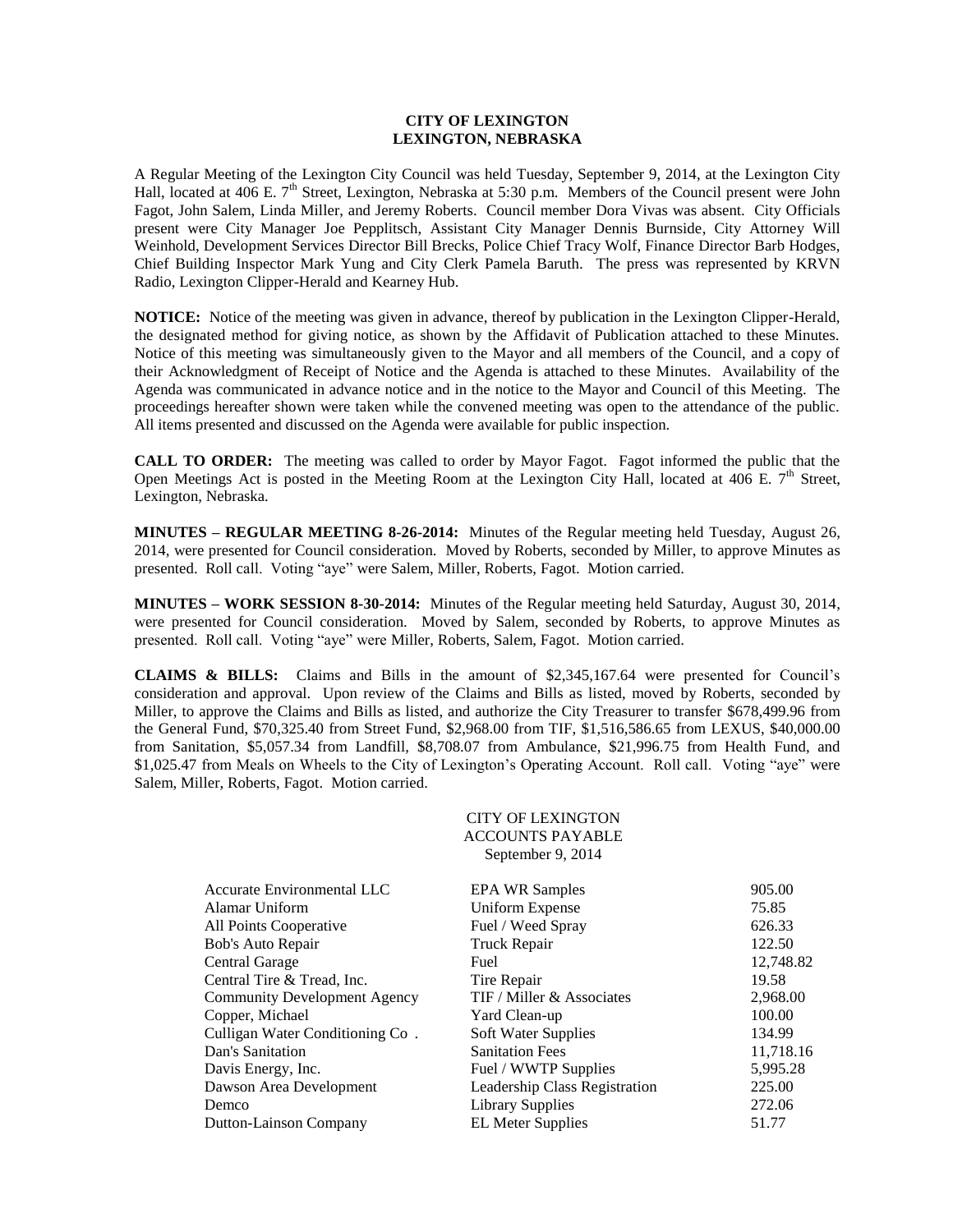| Eakes Office Plus                      | Copies/Supplies                         | 2,155.92   |
|----------------------------------------|-----------------------------------------|------------|
| Edupress                               | <b>Library Supplies</b>                 | 51.40      |
| Electrical Engineering & Equipment Co. | <b>EL</b> Supplies                      | 275.56     |
| <b>Eustis Body Shop</b>                | Towing Expense                          | 390.00     |
| <b>Express Laundry</b>                 | Rug Service                             | 298.75     |
| Fagot Refrigeration & Electric, Inc.   | Lift Station Service / WWTP A/C Install | 3,386.89   |
| Fastenal                               | <b>WR Meter Supplies</b>                | 412.74     |
| Fireguard, Inc.                        | Fire Dept Service / Repair              | 1,499.75   |
| Fox Bros. Hay Company                  | Wood Grinding Service                   | 4,500.00   |
| Gale/Cengage Learning                  | <b>Library Books</b>                    | 134.95     |
| HD Supply Waterworks                   | EL Meters/WR Meter Radios/Couplings     | 50,182.84  |
| <b>Health Claims Fund</b>              | Claims                                  | 21,996.75  |
| Hernandez, Jose                        | <b>EL</b> Rebate                        | 1,025.00   |
| Hernandez, Lorena                      | UTL Refund                              | 29.75      |
| HOA Solutions, Inc.                    | Scada Controls Maintenance              | 1,040.00   |
| Holbein, Dahlas                        | Lawn Care / Yard Clean-up               | 795.00     |
| <b>Ingram Library</b>                  | <b>Library Books</b>                    | 182.95     |
| Intellicom Computer Consulting, Inc.   | Radio Replacement                       | 354.71     |
| Jack's Uniforms                        | Police Supplies                         | 142.74     |
| Jones Plumbing & Heating, Inc.         | WR / WWTP Supplies                      | 329.94     |
| Knapp Electric                         | <b>LFAC Motor Repair</b>                | 27.50      |
| Kully Pipe & Steel Supply              | <b>WWTP Supplies</b>                    | 202.34     |
| Lexington Area Solid Waste Agency      | Landfill                                | 1,375.20   |
| Lexington Health Fund                  | Self-funding                            | 46,376.35  |
| Lexington Optimist                     | Membership Dues                         | 75.00      |
| Lexington, City of                     | <b>Franchise Fees</b>                   | 50.21      |
| Lexington City Payroll Account         |                                         |            |
| Payroll                                | Wages                                   | 127,387.24 |
| Social Security                        | Employer Portion / FICA Med             | 9,440.08   |
| Union Bank & Trust                     | <b>Employer Portion / Pension</b>       | 4,321.62   |
| Union Bank & Trust                     | <b>Police Pension</b>                   | 2,134.36   |
| <b>ICMA</b>                            | <b>City Manager Pension</b>             | 841.84     |
| Lien, Inc.                             | Libr/Jackson St Repairs/Landscaping     | 9,666.84   |
| Mac's Short Stop                       | Rec / GGC Food & Supplies               | 68.41      |
| Madeline's Café & Bakery               | Food                                    | 18.95      |
| Matheson Tri-Gas, Inc.                 | Oxygen Supplies                         | 127.88     |
| Mead Lumber                            | WWTP/ST/DCOC/Muni Bldg/REC Spls         | 275.42     |
| Meritain Health                        | <b>Health Premium</b>                   | 20,297.18  |
| MicroMarketing LLC                     | <b>Library Books</b>                    | 63.98      |
| Mid-State Engineering & Testing, Inc.  | PK Soil Testing                         | 440.00     |
| Milco Environmental Services, Inc.     | Landfill Closure                        | 5,057.34   |
| Miller & Associates                    | Lexington East Viaduct PJ               | 26,617.69  |
| Municipal Automation & Control         | WWTP Pump Timer / Level Indicator       | 4,644.01   |
| Municipal Supply, Inc.                 | WR Supplies/New Svc for Liberty Dr PJ   | 29,368.95  |
| <b>NASC</b>                            | <b>GGC Conference Registration</b>      | 180.00     |
| Nebraska Rural Water Association       | <b>Membership Dues</b>                  | 275.00     |
| Nebraska Community Energy Alliance     | Membership Dues                         | 1,000.00   |
| Nebraska Library Commission            | Registration                            | 10.00      |
| Nebraska Machinery                     | Loader Repair                           | 881.58     |
| Nebraska State Treasurer               | <b>Unclaimed Property</b>               | 854.25     |
| NebraskaLink                           | City / Library Service                  | 395.00     |
| Oliver Consulting Services, Inc.       | Library Repair                          | 120.00     |
| One Call Concepts, Inc.                | Locates                                 | 141.15     |
| Overton Sand & Gravel                  | Ice Control Gravel / Gravel             | 1,696.81   |
| Paulsen, Inc.                          | Concrete / Rock                         | 857.05     |
| Pinnacle Agency                        | Vehicle Insurance Premium               | 24.00      |
| Platte Valley Auto Mart                | ST Vehicle Repair                       | 254.67     |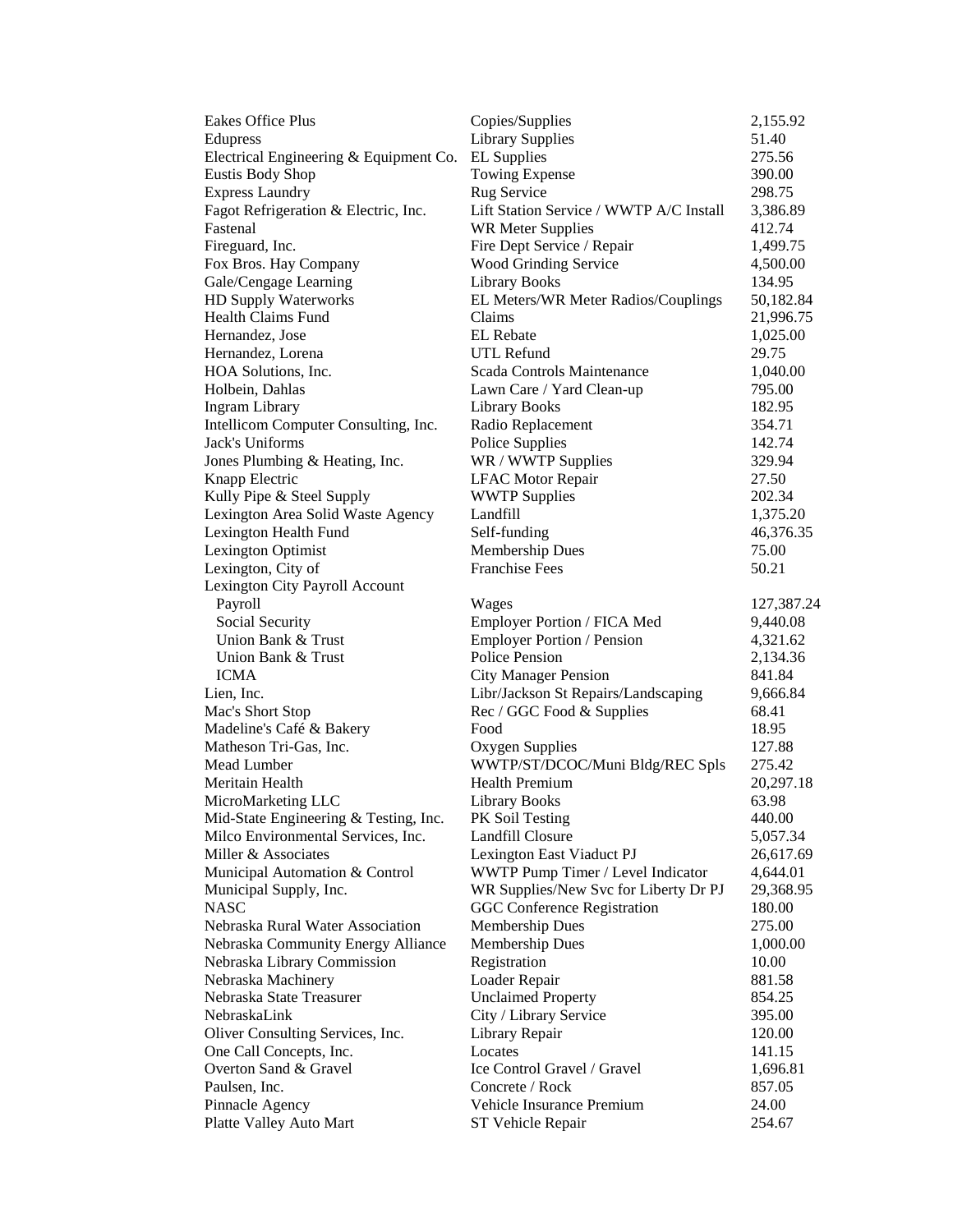| Presto-X                                  | Library Service                                  | 101.23       |
|-------------------------------------------|--------------------------------------------------|--------------|
| Principal                                 | Dental Premium                                   | 2,703.62     |
| <b>Richardson Mowing</b>                  | Library Lawn Care                                | 255.00       |
| S & W Auto Parts, Inc.                    | ST / PK Supplies                                 | 142.15       |
| Service Master of Mid Nebraska            | <b>Cleaning Service</b>                          | 4,876.62     |
| Sign Pro                                  | <b>REC</b> Supplies                              | 253.00       |
| Source Gas, LLC                           | Gas Service                                      | 2,999.19     |
| <b>Standard Life</b>                      | Life Premium                                     | 703.69       |
| <b>Statewide Collections LLC</b>          | <b>Collection Fee</b>                            | 202.24       |
| T. O. Haas Tire & Service                 | Tires / Repair                                   | 203.66       |
| <b>Travelers - RMD</b>                    | WC Premium Fire Pkg                              | 8,187.00     |
| University of Nebraska-Lincoln            | <b>GGC</b> Seminar                               | 20.00        |
| VSP / Vision Service Plan                 | Vision Premium                                   | 642.10       |
| Walmart                                   | Supplies                                         | 125.36       |
| <b>Anderson Graphics</b>                  | Library Service                                  | 67.50        |
| Culligan Water Conditioning Co.           | Soft Water Supplies                              | 93.09        |
| Dan's Sanitation                          | Landfill                                         | 2,051.10     |
| Dawson Pest Control                       | <b>GGC</b> Service                               | 36.75        |
| Dawson Public Power                       | Power Purchase                                   | 9,507.68     |
| <b>Depository Trust Company</b>           | 2011 Combined UTL Refunding Bond Pymt 135,658.75 |              |
| Diamond Vogel Paints                      | <b>ST</b> Supplies                               | 814.50       |
| <b>EMS Billing Service</b>                | <b>Ambulance Billing</b>                         | 1,842.11     |
| <b>Eustis Body Shop</b>                   | Police Vehicle Repair                            | 860.60       |
| Fagot Refrigeration & Electric, Inc.      | DCOC Sign Rpr/Optimist PK Maint Bldg UG          | 12,602.75    |
| Fire-Extrication-Hazmat Billing           | <b>Ambulance Billing</b>                         | 10.00        |
| Galls                                     | Police Uniform Expense                           | 117.84       |
| H. O. Smith Company, The                  | <b>Title Certificate</b>                         | 80.00        |
| Hawkins, Inc.                             | <b>LFAC</b> Chemicals                            | 175.60       |
| HD Supply Waterworks                      | Trimble Repair / Handheld                        | 3,940.82     |
| Lexington Animal Clinic                   | Animal Care                                      | 1,183.89     |
| Lexington, City of $-GF$                  | <b>Transfer to Debt Service</b>                  | 27,509.00    |
| Lexington, City of - Landfill Fund        | <b>Transfer from Sanitation</b>                  | 30,000.00    |
| Lexington, City of - Operating            | <b>Account Analysis Bank Charge</b>              | 2,400.04     |
| Lexington, City of - Street               | Sales Tax for 2014                               | 452,695.00   |
| Lexington Newspapers, Inc.                | Publications                                     | 606.93       |
| Lexington Regional Health Center          | Wellness / Misc Laundry                          | 277.00       |
| Lien, Inc.                                | Library Landscape Maintenance                    | 180.00       |
| Martin Electric, Inc.                     | LFAC / Fire Hall Repairs                         | 119.15       |
| Midwest Laboratories, Inc.                | <b>WWTP Testing Supplies</b>                     | 348.00       |
| Nebraska Department of Revenue            | Sales & Use Tax                                  | 57,923.03    |
| Nebraska Public Power District            | Power Purchase                                   | 1,154,568.54 |
| O'Hara Lindsay and Associates, Inc.       | Lobbying Service                                 | 1,000.00     |
| Platte Valley Auto Mart                   | Vehicle Service / Repairs                        | 340.12       |
| <b>Rural Community Insurance Services</b> | Crop Insurance                                   | 182.00       |
| S and D Contractors                       | Yard Clean-up                                    | 750.00       |
| Service Master of Mid Nebraska            | <b>Cleaning Service</b>                          | 80.00        |
| Steve's Lock & Key                        | Service Bldg Repair                              | 52.00        |
| T. O. Haas Tire & Auto Service            | Tire Repair                                      | 14.74        |
| Thalman, Julie                            | <b>Cleaning Service</b>                          | 235.00       |
| Titan Machinery-Lexington                 | Mower                                            | 3,100.00     |
| <b>Total Lawn Care</b>                    | <b>LFAC Lawn Care</b>                            | 1,125.00     |
| Unisan Nebraska LLC                       | <b>ST</b> Supplies                               | 119.00       |
| University of Nebraska-Lincoln            | <b>Registration Cancellation</b>                 | $-20.00$     |
| <b>U-Save Business Equipment</b>          | FD/Admin/Lbr/GGC/St/Rec/Dev Svc Spls             | 213.61       |
| Village Uniform                           | <b>GGC</b> Supplies                              | 122.90       |
| Walmart                                   | Supplies                                         | 51.86        |
|                                           |                                                  |              |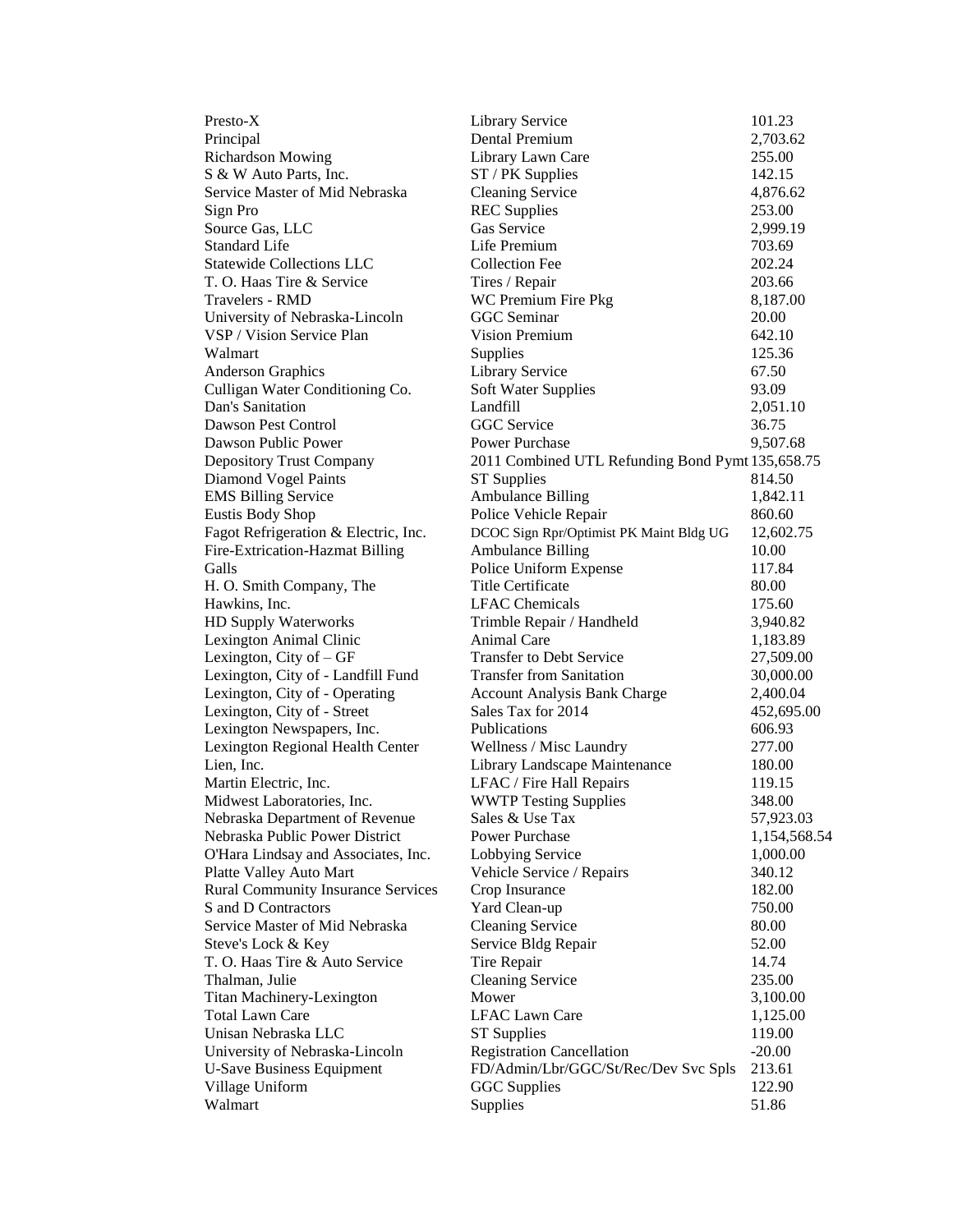### TOTAL CLAIMS: 2,345,167.64

**PUBLIC COMMENTS:** Earl Lindeman, 2003 Patriot Drive, chastised Council and Staff about the local property maintenance/nuisance abatement process and its application to public entities, and offered pictures as evidence of his concerns. He also chastised Council and Staff members on their interactions with citizens and overall professionalism.

**PUBLIC HEARING:** Fagot opened a public hearing to consider amending the 2013-2014 fiscal year budget. Finance Director Barb Hodges explained that bond refinancing and unforeseen CDA expenditures related to redevelopment projects in the current fiscal year drove expenditures higher than originally anticipated. As the necessary expenditures exceeded approved levels, the amendment is needed to satisfy state requirements. She noted that the amendment has no impact on tax asking. There being no public comments, the public hearing was closed. Moved by Miller, seconded by Salem, to approve the amendment to the 2013-2014 fiscal year budget as presented. Roll call. Voting "aye" were Roberts, Salem, Miller, Fagot. Motion carried.

**PUBLIC HEARING:** Mayor Fagot opened a public hearing to discuss the proposed FY 2015 budget. Council and Staff reviewed the proposed budget. Earl Lindeman, 2003 Patriot Drive, requested clarification of budget amounts for the Development Services department. Being no further comments, the public hearing was closed.

**RESTRICTED FUNDS:** Pepplitsch recommended additional restricted funds authority. Following discussion, moved by Miller, seconded by Roberts, to increase the base of restricted funds by an additional 1% for FY 2015. Roll call. Voting "aye" were Salem, Roberts, Miller, Fagot. Motion carried.

**TAX REQUEST HEARING:** Mayor Fagot opened a public hearing to discuss setting the FY 2015 final tax request at a different amount than the prior year request. Following discussion, the public hearing was closed. Resolution No. 2014-31 was presented. Moved by Salem, seconded by Roberts, to approve Resolution No. 2014-31 as presented. Roll call. Voting "aye" were Miller, Roberts, Salem, Fagot. Motion carried.

## **RESOLUTION NO. 2014-31**

# A RESOLUTION SETTING THE PROPERTY TAX REQUEST FOR FISCAL YEAR 2014-2015 AT A DIFFERENT AMOUNT THAN THE PRIOR YEAR REQUEST.

WHEREAS, Nebraska Revised Statute 77-1601.02 provides that the property tax request for the prior year shall be the property tax request for the current year for purposes of the levy set by the County Board of Equalization unless the Governing Body of the city of Lexington passes by a majority vote a resolution or ordinance setting the tax request at a different amount; and

WHEREAS, a special public hearing was held as required by law to hear and consider comments concerning the property tax request; and

WHEREAS, it is in the best interests of the Municipality that the property tax request for the current year be a different amount than the property tax request for the prior year.

NOW, THEREFORE, the Governing Body of the city of Lexington by a majority vote resolves that:

- 1. The 2014-2015 property tax request is set at \$988,315.77.
- 2. A copy of this resolution shall be certified and forwarded to the County Clerk prior to October 13, 2014.

#### **PASSED AND APPROVED this 9th day of September, 2014.**

**APPROPRIATION ORDINANCE**: Ordinance No. 2350 entitled "AN ORDINANCE TO ADOPT THE BUDGET STATEMENT FOR FISCAL YEAR 2014-2015; TO PROVIDE FOR AN EFFECTIVE DATE AND FOR PUBLICATION IN PAMPHLET FORM" was presented. Moved by Salem, second by Miller, to suspend